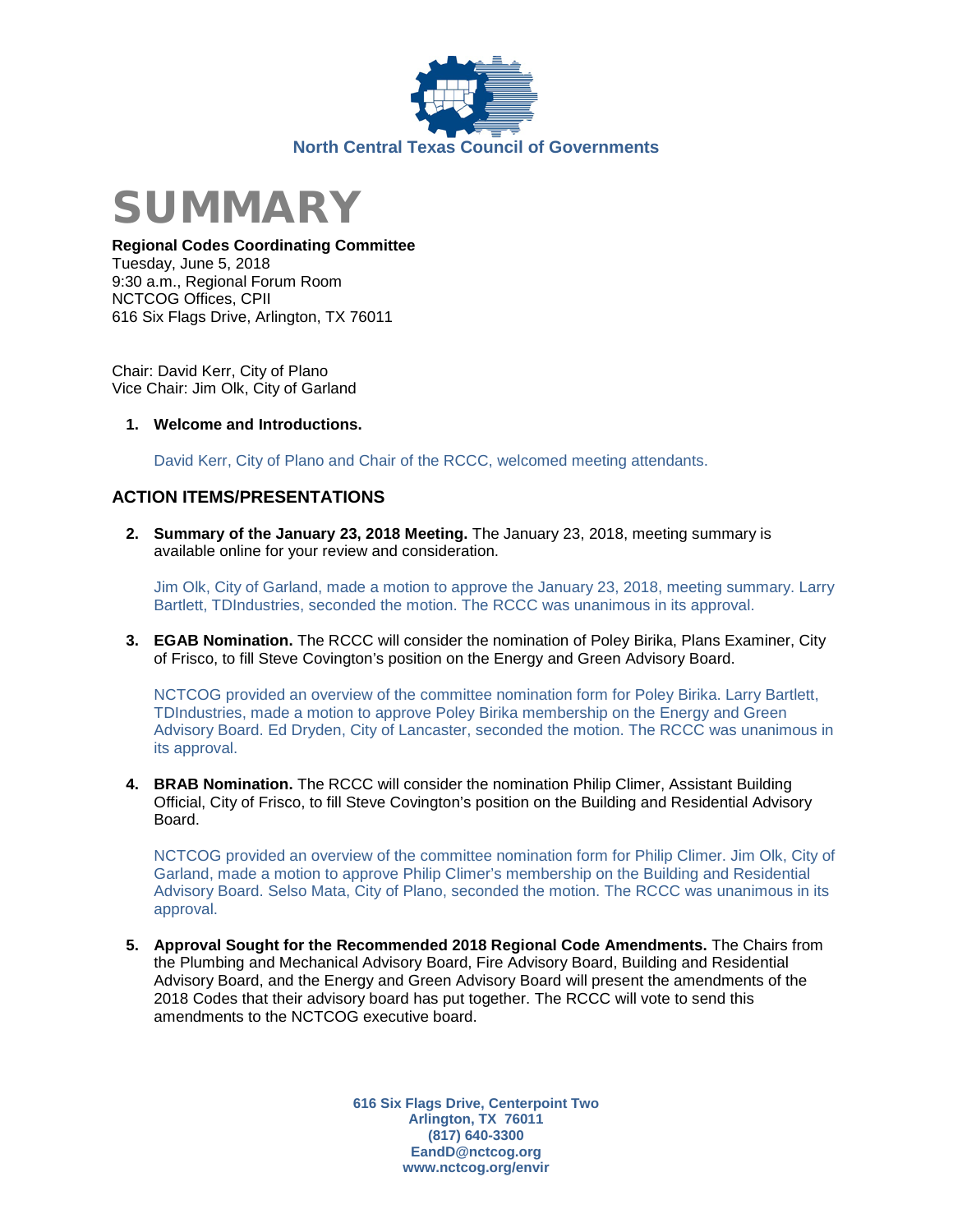#### **• Energy and Green Advisory Board, Ed Dryden.** Amendments on the 2018 International Energy Conservation Code.

Ed Dryden, City of Lancaster and Chair of the Energy and Green Advisory Board (EGAB), announced that the Energy System Labs has reviewed the 2018 International Energy Conservation Code amendments and determined them to meet or exceed the Texas Building Energy Performance Standards (TBEPS). A question regarding the Energy Certificates forms still reading the year "2015" versus "2018" was raised. Ed Dryden, City of Lancaster, stated that the date was going to remain "2015" on the certificate in order to give freedom to the cities who may not update to the 2018 codes. It was requested that verbiage on the Energy Certificate compliance statement be changed to read "2015 or 2018 as amended locally". Jim Olk, City of Garland and Vice Chair of the RCCC, made a motion to approve the 2018 IECC and accompanying forms with the modifications requested by the group. James Rodriguez, Fox Energy Specialists, seconded the motion. The RCCC was unanimous in its approval.

**• Building and Residential Advisory Board, Selso Mata.** Amendments on the 2018 International Building Code, International Residential Code, the International Swimming Pool and Spa Codes and the International Existing Building Code.

Selso Mata, City of Plano and Chair of the Building and Residential Advisory Board (BRAB), provided an overview of the major changes to the 2018 International Building Code amendments that were made by the committee. Bruce Rachel, Hensley Lamkin Rachel, Inc., requested that the RCCC consider the addition of an amendment on 1009.8 – Two Way Communication and proposed language to be added and modified. Larry Bartlett, TDIndustries, made a motion to approve the 2018 International Building Code Regional Amendments with the condition that section 1009.8 be added as discussed during the meeting. Selso Mata seconded the motion. The RCCC was unanimous in its approval.

Selso Mata provided an overview of the major changes to the 2018 International Residential Code (IRC) amendments that were made by the committee. It was announced that the Plumbing and Mechanical Advisory Board did not complete a review of the plumbing section if the IRC. Gilbert Urvina, City of Frisco and Chair of the Plumbing and Mechanical Advisory Board (PMAB), stated that the board would complete its review of the code by the next RCCC meeting. Bob Morgan, City of Fort Worth and Chair of the Fire Advisory Board (FAB), brought to the attention of the committee that R313 of the Fire Code amendments, regarding the sprinklering of townhomes, was missing from the IRC amendments. Selso Mata stated that the BRAB and FAB will have a joint meeting to discuss this provision. The RCCC decided to table a vote on the 2018 IRC amendments until the next meeting.

Selso Mata provided an overview of the major changes to the 2018 International Existing Building Code (IEBC) amendments that were made by the committee. A question was raised regarding the numbering of section number 1402.6, and it was requested that NCTCOG staff check the section numbers to ensure it is correct. The RCCC had no further questions or comments. Jim Olk, City of Garland, motioned to approve the 2018 IEBC amendments as presented to the committee. Gilbert Urvina, City of Frisco, seconded the motioned. The RCCC was unanimous in its decision.

Selso Mata provided an overview of the major changes to the 2018 International Swimming Pool and Spa Code (ISPSC) amendments that were made by the committee. The RCCC had no further questions or comments. Jim Olk, City of Garland, motioned to approve the 2018 IEBC amendments as presented to the committee. Dave Pendley, City of North Richland Hills, seconded the motioned. The RCCC was unanimous in its decision.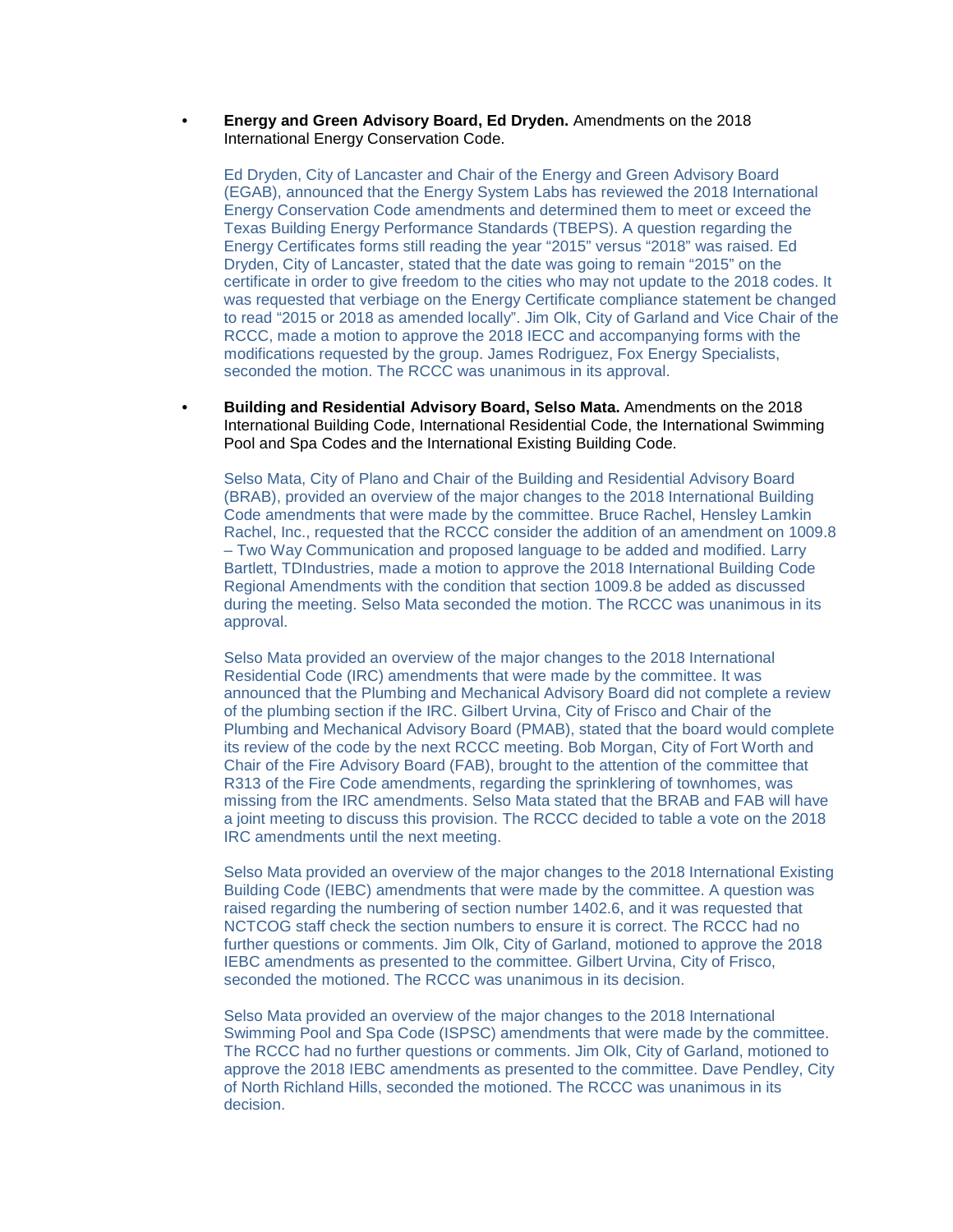

## **North Central Texas Council of Governments**

Selso Mata provided an overview of the major changes to the Special Inspection Forms. The RCCC had no further questions or comments. Selso Mata made a motion to approve the Special Inspection Forms with the contingency that verbiage will be changed from "will" to "may" in the appropriate locations. Jim Olk, City of Garland, seconded the motion. The RCCC was unanimous in its decision.

### **• Fire Advisory Board, Bob Morgan.** Amendments on the 2018 International Fire Code.

Bob Morgan, City of Fort Worth and Chair of the Fire Advisory Board (FAB), provided an overview of the major changes to the 2018 International Fire Code (IFC) amendments that were made by the committee. Bob Morgan noted two sections that were significant changes made to the 2018 International Fire Code (IFC). The RCCC had no further questions or comments. Bob Morgan made a motion to approve the 2018 IFC amendments as presented to the committee. Jim Olk, City of Garland, seconded the motion. RCCC was unanimous in its decision.

Bob Morgan presented the statement the FAB created regarding the 2018 International Wildland-Urban Interface Code (IWUIC). David Lehde, Dallas Builders Association, presented adjusted language to the committee. The RCCC discussed making this an opinion paper with the additional language added provided by the Dallas Builders Association. The RCCC tabled a vote on the IWUIC until a more formal draft of the opinion paper can be prepared for the next meeting.

**• Plumbing and Mechanical Advisory Board, Gilbert Urvina.** Amendments on the 2018 International Plumbing Code and the International Mechanical Code.

Gilbert Urvina, City of Frisco and Chair of the Plumbing and Mechanical Advisory Board, presented major changes to the 2018 International Plumbing Code (IPC) amendments. The RCCC had no further questions or comments. Jim Olk, City of Garland, made a motion to approve the 2018 IPC amendments as presented to the committee. Selso Mata, City of Plano, seconded the motion. RCCC was unanimous in its decision.

Gilbert Urvina presented major changes to the 2018 International Mechanical Code (IMC) amendments. It was noted that section 306.5.1 needs to be changed to 2 stars as opposed to three. Larry Bartlett, TDIndustries, made a motion to approve the 2018 IMC amendments as presented to the committee. Kirk Smith, City of Highland Park, seconded the motion. RCCC was unanimous in its decision.

Gilbert Urvina presented major changes to the 2018 International Fuel Gas Code (IFGC) amendments. It was noted that there were some minor changes needing to be made to the document, including: changing the year from "2015" to "2018" and modifying a sentence that read as both underlined and crossed out. NCTCOG stated that they would make these adjustments to the document. The RCCC had no further questions or comments. Jim Olk, City of Garland, made a motion to approve the 2018 IFGC amendments as presented to the committee with the aforementioned adjustments made to the document. Selso Mata, City of Plano, seconded the motion. The RCCC was unanimous in its decision.

> **616 Six Flags Drive, Centerpoint Two Arlington, TX 76011 (817) 640-3300 EandD@nctcog.org www.nctcog.org/envir**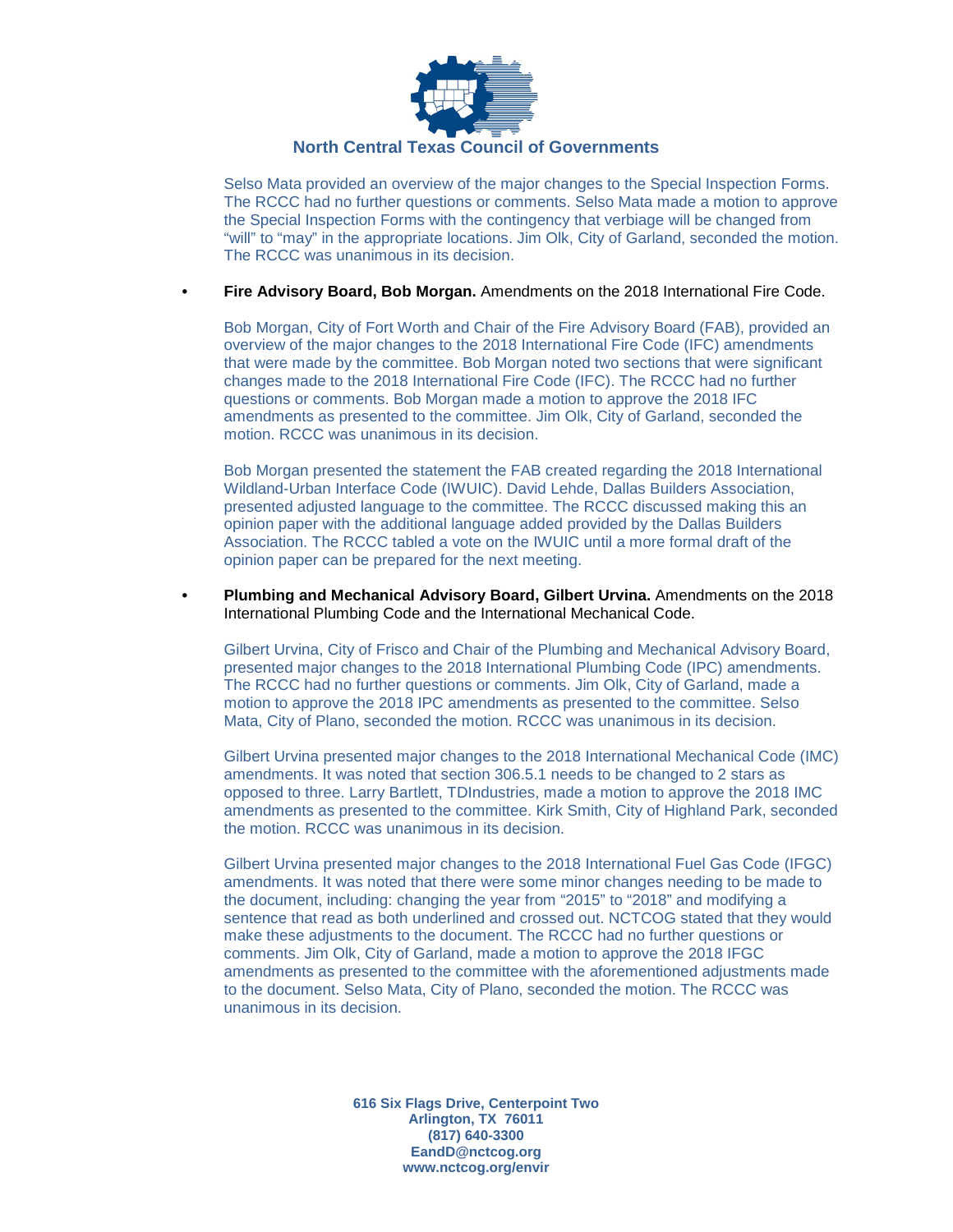# **DISCUSSION**

**6. Training for Small Cities.** The RCC will discuss logistics, such as topics covered and trainers, for the training to be held in August/September of 2018.

NCTCOG asked the committee if there was a preference for which month this training will be held. Jim Olk, City of Garland and Vice Chair of the RCCC, stated that this should be a question for the small cities who the training will be aimed at. However, if the 2018 code amendments are not released until September, then a training in late September would be more appropriate. NCTCOG informed the committee that they will review the survey results from January to identify potential training topics and conduct another survey of small cities to see what training they would like.

**7. Electronic Plan Submittal Subcommittee Update.** Members of the Electronic Plan Submittal Subcommittee will give an update on their progress and next steps.

NCTCOG gave the committee an update on the status of the Electronic Plan Submittal Subcommittee. The Electronic Plan Submittal Subcommittee has determined that their next steps will be to develop a plan review guideline document; as well as an outline of functional requirements needed from a software. The subcommittee plans to host a stakeholder brainstorming session open to the region in order to determine these functional requirements.

**8. FY2019 Work Plan Update.** NCTCOG will present an update on the initiatives to be pursued during FY2019. NCTCOG will be sending out commitment forms and providing information on cost sharing amounts in the next few weeks.

NCTCOG announced that commitments for the FY2019 Work Plan would be coming in the next few weeks and provided an outline of what FY2019 is described as in the Regional Codes Work Plan. David Kerr, City of Plano, stated that the budget for FY2019 will not have the code amendment process on it so there will be some room to develop trainings further. NCTCOG provided some ideas of training and education deliverables that the committee could work on. For the sake of time, it was determined that the committee will discuss this in more depth at the next meeting.

# **OTHER BUSINESS AND ROUNDTABLE DISCUSSION**

**9. Future Agenda Items.** The committee can request future agenda items.

No future agenda items were requested from the meeting attendants.

**10. Roundtable Topics/Other Business**. RCCC members and NCTCOG may share additional items of interest as time allows. Members are asked to share what is happening in their communities.

NCTCOG announced that there are two vacancies on the RCCC and that voting on membership will occur at the next meeting.

**11. Schedule for the next RCCC Meeting.** The next meeting of the Regional Codes Coordinating Committee is tentatively scheduled for Thursday, August 30, 2018.

The next meeting of the RCCC was rescheduled for Tuesday, August 14, 2018 at 9:30 in the Regional Forum Room.

#### **12. Adjournment.**

If you have any questions regarding the meeting or agenda items, please contact Ryann Cline by phone at (817) 608-2363, or by email at [rcline@nctcog.org.](mailto:rcline@nctcog.org)